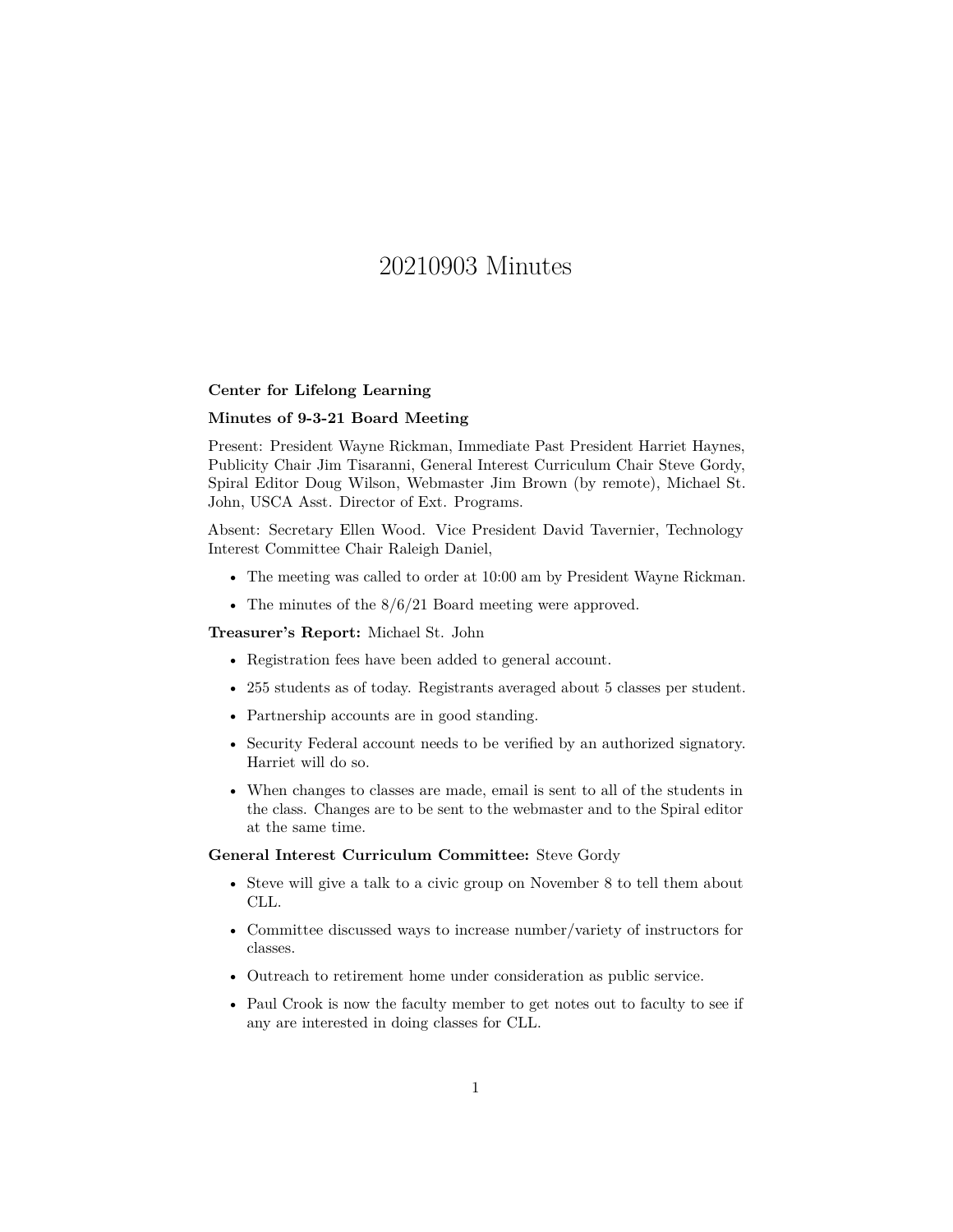• Book fair has 40 authors signed up. Request will be made for Attendees to make a \$5 contribution. Refreshments are being considered.

#### **Technology Interest Committee Chair:** Raleigh Daniel

• No report

## **Publicity Committee Report:** Jim Tisaranni

- Raleigh has monthly articles lined up for Prime Living Magazine thru the end of the year.
- Harriet continues to write CLL articles for the above magazine.
- Jim B. has the website completed and is keeping up with any changes made for the classes.
- Doug has issued the September issue of the Spiral. He is posting class changes, as well.

## **OLD BUSINESS**

#### *Catalog Status:*

All information for inclusion in spring catalog is due to Michael by **October 15.**

*Verification of Benefits :* Michael St. John

- Most benefits still valid, even if member is younger than 60.
- The benefit of free audited classes will be removed from benefits list since it is not available to younger members.

#### *Approval of Bylaw VI members addition:*

• Board previously approved adding two additional voting members from the public at large. Donna Wesby was the first public member chosen and approved by board.

## **NEW BUSINESS**

## *Open House proposals:* Harriet Haynes

- Committee chairs will need to provide written list of volunteers to office.
- A preprinted instruction sheet for registrants should be furnished to clarify instructions.
- Numbers should be used instead of sign-in sheet to call registrants to registration station when it's their turn.
- Other ideas will be solicited and compiled and used for next open house day.

#### *Changes to Policies and Procedures :*